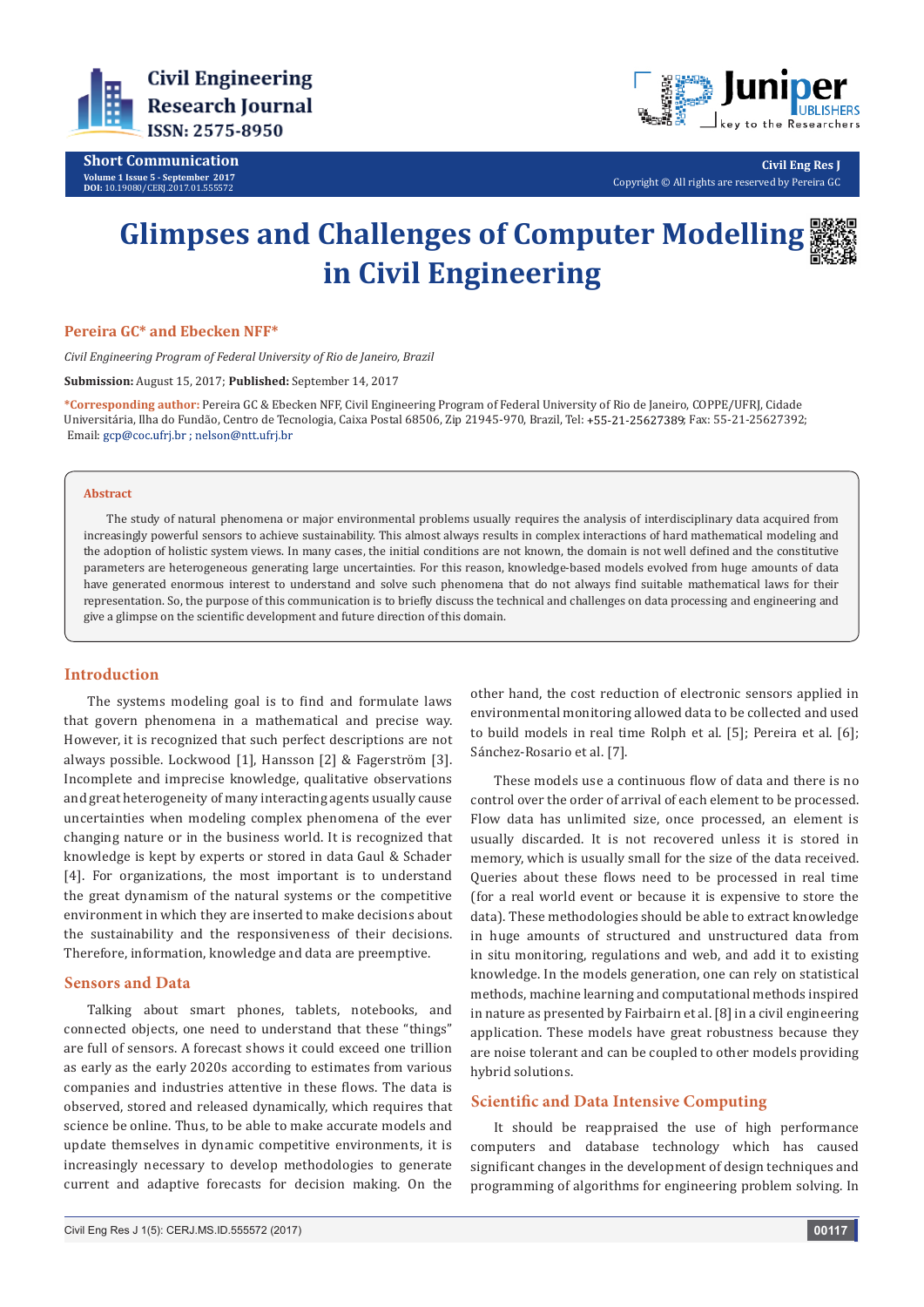the case of scientific computation of large systems, the different ways in which numerical methods are designed or adapted stimulated research in technical and applied aspects. New, scalable computing architectures (Big Data, NOSql databases) have boosted database technology, allowing simulation of real problems with great consistency and accuracy. Big Data refers to data that is too big to fit on a single server, too unstructured to fit into a row-and-column database, or too continuously flowing to fit into a static data warehouse.

The adopted methodology implies the integrated use of several technologies and can be briefly described by the following activities:

a. Acquisition of the database containing the relevant parameters. For models development and subsequent simulation, the availability of reliable data is indispensable.

b. Expert selection and data analysis and data selection for model construction, test and validation;

c. Selection of the data knowledge representation technique and acquisition of specialized knowledge, if necessary;

- d. Construction, Testing and validation of the model;
- e. Generalization for different configurations;
- f. Analysis of results and conclusions.

The main characteristics of traditional Scientific Computing model and Intensive and Distributed Data Computation model are resumed in Table I.

|                                    |  |  |  | Table 1: Traditional Scientific Computing model and Intensive and |  |  |  |  |
|------------------------------------|--|--|--|-------------------------------------------------------------------|--|--|--|--|
| Distributed Data Computation mode. |  |  |  |                                                                   |  |  |  |  |

| <b>Scientific Computing</b>                                                                                   | <b>Data Intensive Computing</b>                                       |  |  |
|---------------------------------------------------------------------------------------------------------------|-----------------------------------------------------------------------|--|--|
| Mathematical laws governing the<br>phenomenon                                                                 | No mathematical law                                                   |  |  |
| Differential equations                                                                                        | Knowledge extracted from large<br>masses of data and expert           |  |  |
| Simplifications: homogeneity of<br>properties, boundary conditions,<br>geometry                               | Statistics, Machine Learning,<br>Database, Nature inspired<br>Methods |  |  |
| Solution of large systems of<br>algebraic equations, eigenvalues,                                             | Big Data, Data Stream,<br>Unstructured data                           |  |  |
| Scalability: parallel<br>computing (MPI Message Passing<br>Interface), decomposition,<br>iterative algorithms | Scalability: MapReduce, Hadoop,<br>data storage, NoSQL databases      |  |  |

Both represent computing strategies, but the best and most efficient one depends on the situation. Large-scale data processing in the distributed system is very challenging in many concepts of the system performance for reliability. Typically, the MPI (Message Passing Interface) supports a more flexible communication method than MapReduce (asynchronous versus synchronous). While MPI Gropp et al. [9] moves the data during communication, MapReduce Lämmel [10] uses the concept of "data locality", making the transmission between CPU and disk possible once, this task, cannot be performed in MPI because it requires that data "be processed" should fit in memory (Core Processing).

## **Research Challenges and Development**

The use of large volumes of data will become a fundamental competition and growth for individual companies. From the point of view of competitiveness and value-capture potential, all companies need to fit large volumes of data. In most industries, competitors and new entrants will use strategies to innovate, compete and capture value, based on information of depth and in real time. Parallel processing, clustering, virtualization, large environments, high connectivity and cloud computing, as well as other of flexible resources, are enabling organizations to take advantage of the Big Data and big data analytics.

The opportunities of the future will be greater and more difficult to be solved, to the point of challenging our capacity for imagination. Quantum computers will introduce a new era in computing. Quantum systems will help us to find new ways to model financial data and isolate key global risk factors to make better investments. And they may make facets of artificial intelligence such as machine learning much more powerful. The response and decision making will be very demanding with our ability to respond. We are approaching a moment of life or death. Firms that act, will thrive, those that will not, will disappear. The future lies in innovation. In the convergence of Bio-Cogno-Info-Nano Ebecken [11]. In the mining of scientific trends for innovation.

#### **References**

- 1. Lockwood, Dale R (2008) when logic fails ecology. Quarterly Review of Biology 83(1): 57-64.
- 2. Hansson L (2003) Why ecology fails at application: should we consider variability more than regularity. Oikos 100(3): 624-662.
- 3. Fagerström (1987) On theory data and mathematics in ecology Oikos. Nordic Society Oikos 50(2): 258-261.
- 4. Gaul W, Schader M (2012) Data Expert Knowledge and Decisions: An Interdisciplinary Approach with Emphasis on Marketing Applications.
- 5. Rolph G, Stein A, Stunder B (2017) Real-time Environmental Applications and Display system: READY. Environmental Modelling & Software 95: 210-228.
- 6. Pereira GC, Oliveira MMF, Andrade LP, Espíndola RP, Van Hecke, et al. (2016) SiMoCo: the viability of a prototype platform for a coastal monitoring system: a case study. J Mar Sci Technol 22(4): 651-662.
- 7. Sánchez-Rosario F, Sánchez-Rodríguez D, Alonso-Hernández JB (2015) A low consumption real time environmental monitoring system for smart cities based on ZigBee wireless sensor network IEEE Wireless Communications and Mobile Computing Conference (IWCMC) Dubrovnik, Croatia.
- 8. Fairbairn EMR, Silvoso MM, Toledo F, Romildo D, Alves JLD et al. (2004) Optimization of mass concrete construction using genetic algorithms. Computers & Structures, 82: 281-299.
- 9. Gropp W, Lusk E, Skjellum A (1994) Using MPI (2<sup>nd</sup> ed.): portable parallel programming with the message-passing interface. MIT Press, Cambridge, MA, USA.